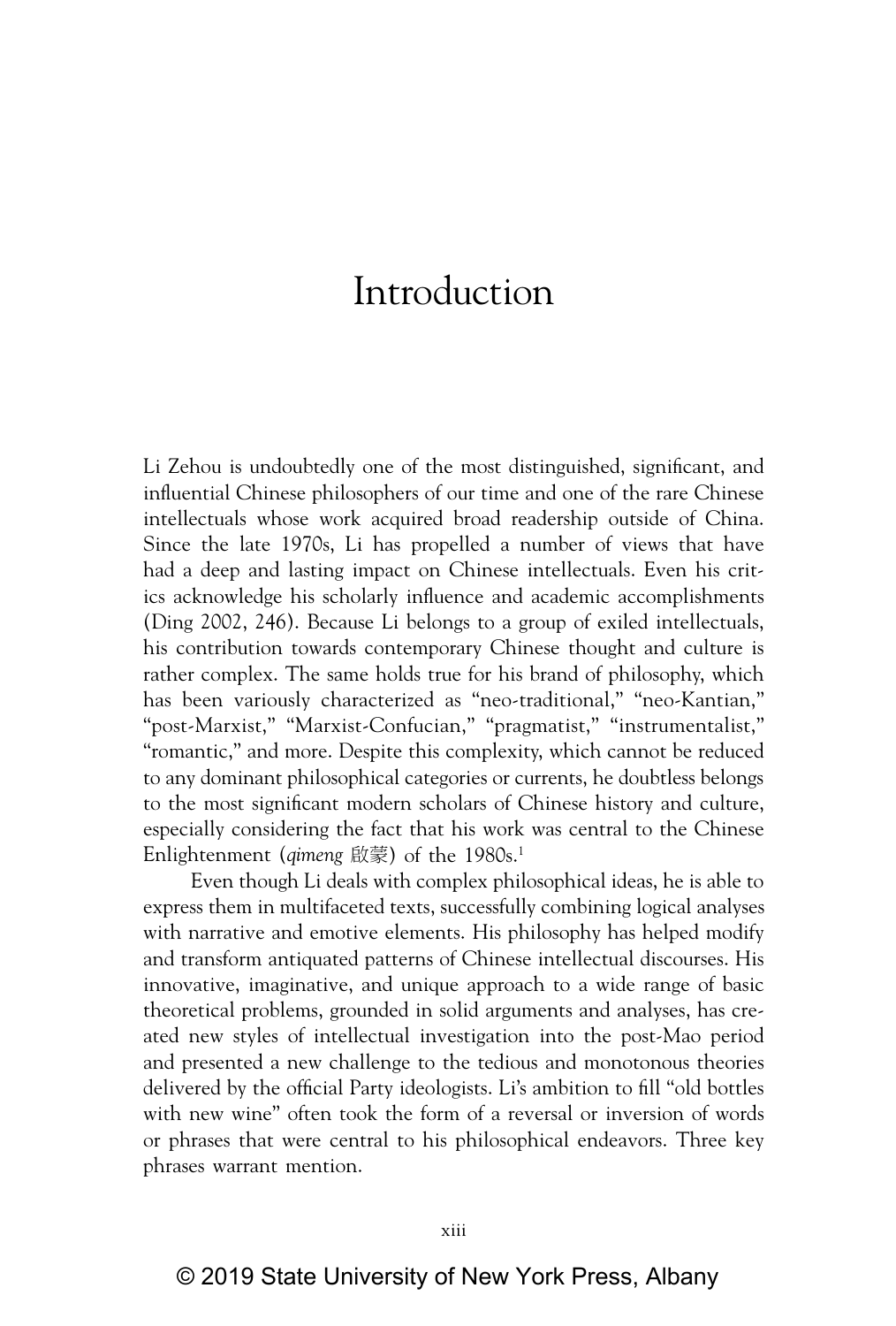## xiv Introduction

- 1. The most famous example is his reversal of the nineteenthcentury slogan "(preserving) Chinese substance and (applying) Western functions," which became "(assuming) Western substance and (applying) Chinese functions" (from Zhongti Xiyong 中體西用 to Xiti Zhongyong 西體中用).
- 2. Li likewise inverted Lin Yusheng's "creative transformation" to "transformative creation" (from *chuangzaoxingde zhua*nhua 創造性的轉化 to zhuanhuaxingde chuangzao 轉化性的 ∝忈).
- 3. Finally, he gave new meaning to Marx's vision of a nonalienated relation between men and nature,—the "humanization of nature," by complementing it with the reversed phrase "naturalization of humans" (from *zirande renhua* 冒 然的人化 to rende ziranhua 人的自然化).

During the creative urgency of this period, when it seemed that aesthetics offered the most effective redemption from the difficult experiences of the Cultural Revolution, Li offered young Chinese people new, exceptionally creative interpretations of art, philosophy, and literature. He launched many views that have had great impact not only on the Chinese, but also on global theories of ethics, humanism, aesthetics, and philosophical anthropology. Mainly by remaining loyal to the conceptual framework of Marxist historical materialism, he simultaneously drew selective inspiration from the works of Kant, Hegel, Heidegger, the Frankfurt School, Lukács, Piaget, Lacan, and Habermas. One of his main contributions to contemporary Chinese—and, to a certain extent, to contemporary Western philosophy—lies in his deepening of the problem of the active and autonomous human potential in post-revolutionary modernism through his neologism "subjectality" (*zhutixing* 主體性). Li uses this concept to ground human agency in the historically conditioned and environmentally subsumed—but nonetheless conscious—subject. In doing so, Li upgrades the Marxist view of consciousness as a solely mechanical reflection of the material world and, even more importantly, refutes the passivity of the subject. With this concept he created a revolution in the name of beauty. This radical re-interpretation of the notion of subject achieved scholarly distinction with the publication of his book *Pipan zhexue de pipan: Kangde shuping* ㈡⇌⒚⬠䘬㈡⇌: ⽟徘姽 (*Critique of Critical Philosophy: A New Approach to Kant*). In this book, Li places the central framework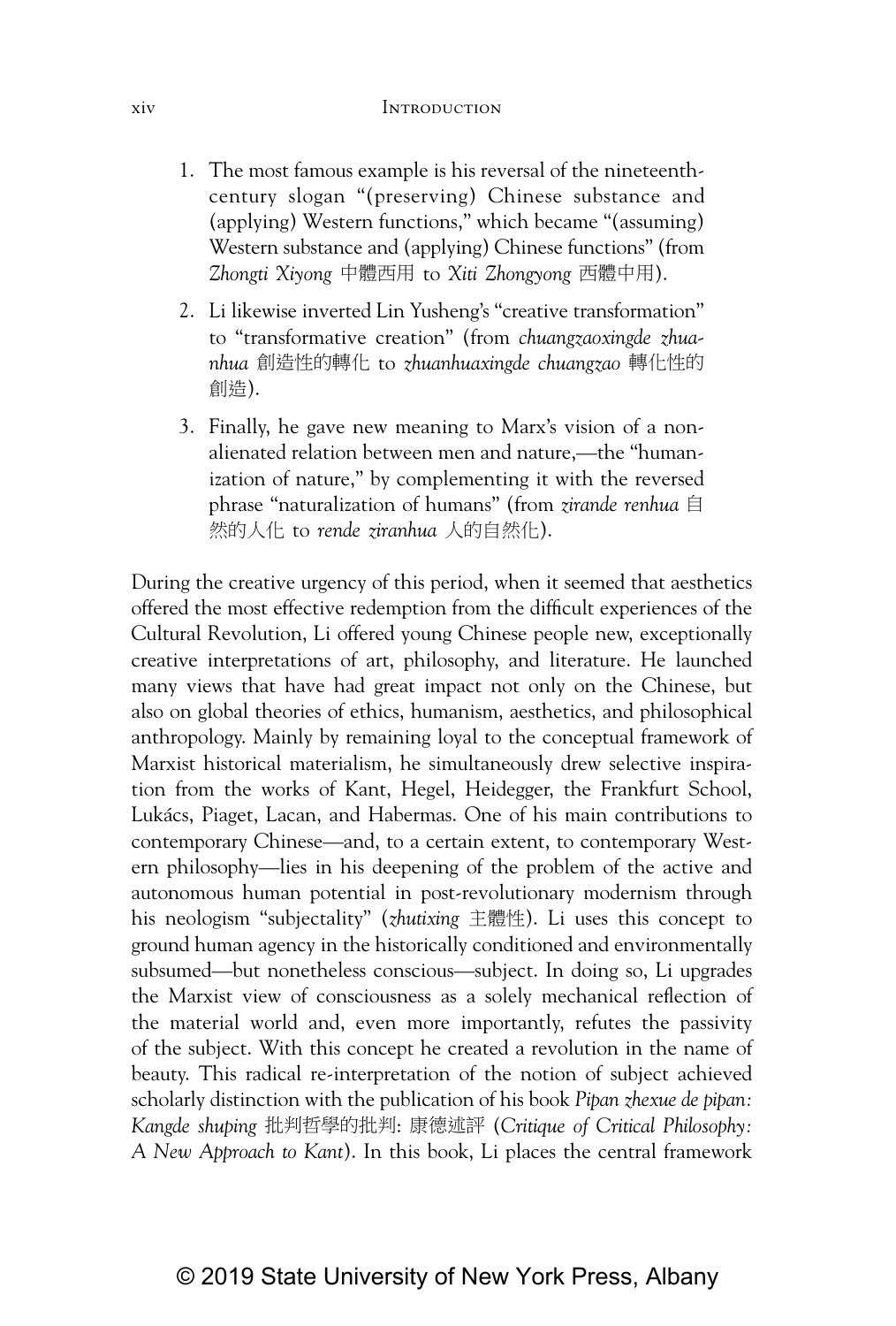## Introduction xv

of Kant's philosophy upon a social and materialist foundation by simultaneously recovering the original Marxist definition of human beings as *homo faber*—as living beings developed through practice and able to make use of tools in a systemic, continuous way. Humans, in Li's view, recreate both their environment and their inwardness into something he calls "humanized nature."

A second important neologism in which Li's philosophy, especially his philosophical anthropology, is rooted is the concept of *sedimentation*. With this geological metaphor, Li expresses the historical process of continuous, gradual, and successive shaping of epistemological, ethical, and aesthetical forms of human inwardness. The greatest challenge to the modern and postmodern subject was the problem of a meaningful context. Proceeding from his conception of an active subject, he points out the pragmatic reasoning that also defines the concept of *subjectality*. This led to his construction of the evolutional path of the subject, which began in the Neolithic era and led to the contemporary human subject. To Li, the main driving force of evolutionary development is subjectality. The crucial formations that enable and mark the creation of different stages of this development can be seen in various forms of dynamic cultural sedimentation. In his best-known book *The Path of Beauty* (Meide licheng 美的歷程), Li argues that art is the central unfolding imprint of the psychological condition of human ontology—of the subject's existence in the world. The concept of sedimentation brought Chinese thought into dialogue with world philosophy, while giving the specifically-Chinese experience of human evolution a historicized and activist role. In *The Path of Beauty* and the subsequent *Four Essays on Aesthetics* (*Meixue sijiang* 伶⬠⚃嫃), Li creates an innovative synthesis of Marxism, classical Chinese moral philosophy, medieval aesthetics, and continental rationalism. He insists that science and technology produce beautiful things that can be appreciated as aesthetic objects, especially considering their origin. These beautiful things can be seen as products of human endeavors on our human path towards the unification or reconciliation of nature (or heaven) and human beings (*tian ren heyi* 天人合一).

Li Zehou's thought seeks to respond to an era that is defined not only by attempts to revive various traditions, but by efforts to harmonize or reconcile cultural heritage with the demands of the dominant economic, political, and axiological structures of a globalized world. His thought can be described as the search for a synthesis between Western and traditional Chinese thought, driven in order to elaborate a system